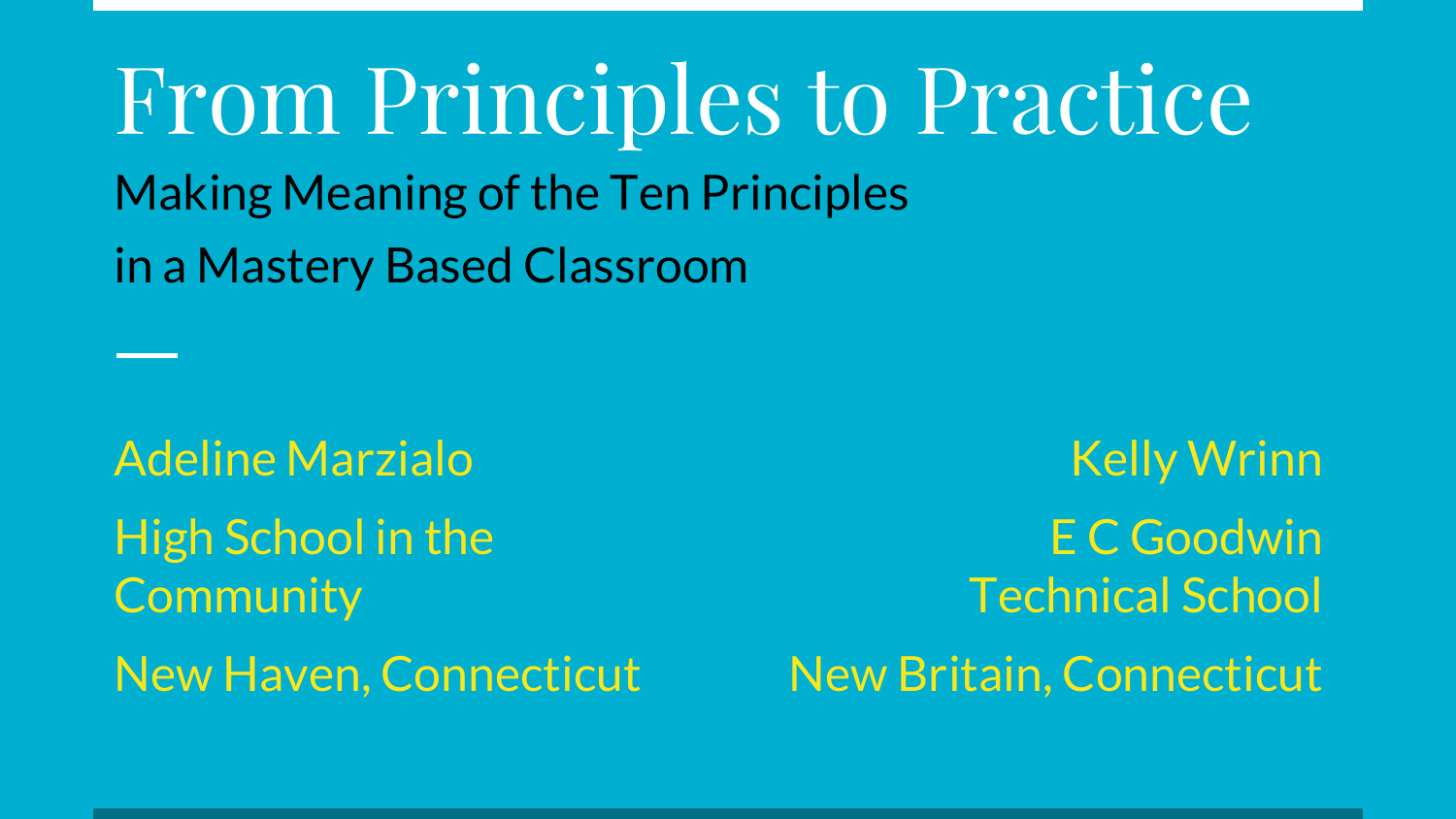#### **Your Presenters**

### Adeline Marzialo

#### Lead Teacher of ELA

#### Developed MBL ELA high school curriculum

## Kelly Wrinn

Teacher of Mathematics

Developed MBL high school math courses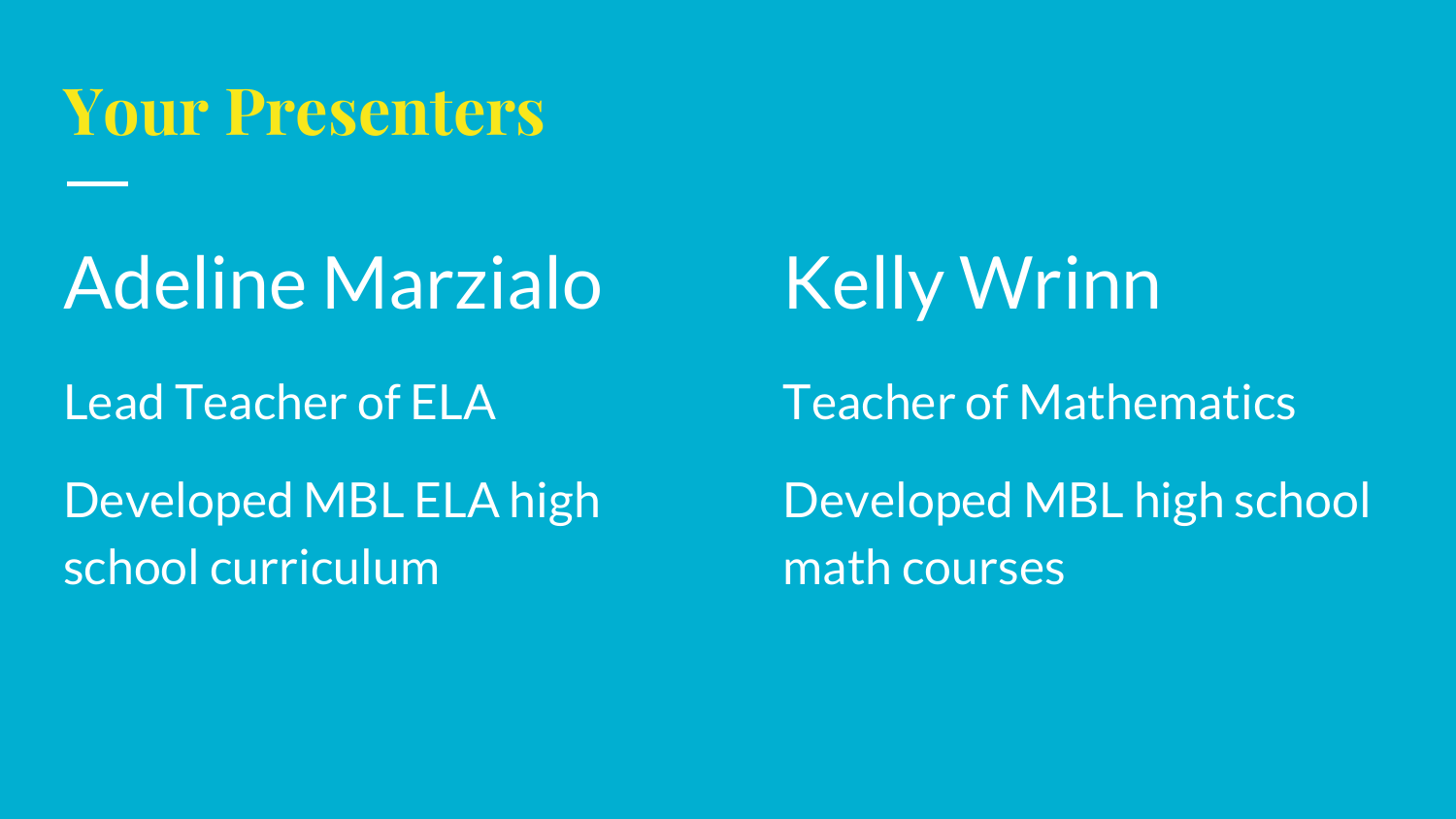#### **Presentation Goals**

- Understand the theory of action driving the Ten Principles of Mastery-Based Learning
- Identify how specific, concrete practices support the principles and beliefs that drive each principle
- Collect examples of concrete practices to bring back to your classroom/school and either use or adapt them as appropriate to increase the efficacy of MBL in your room/school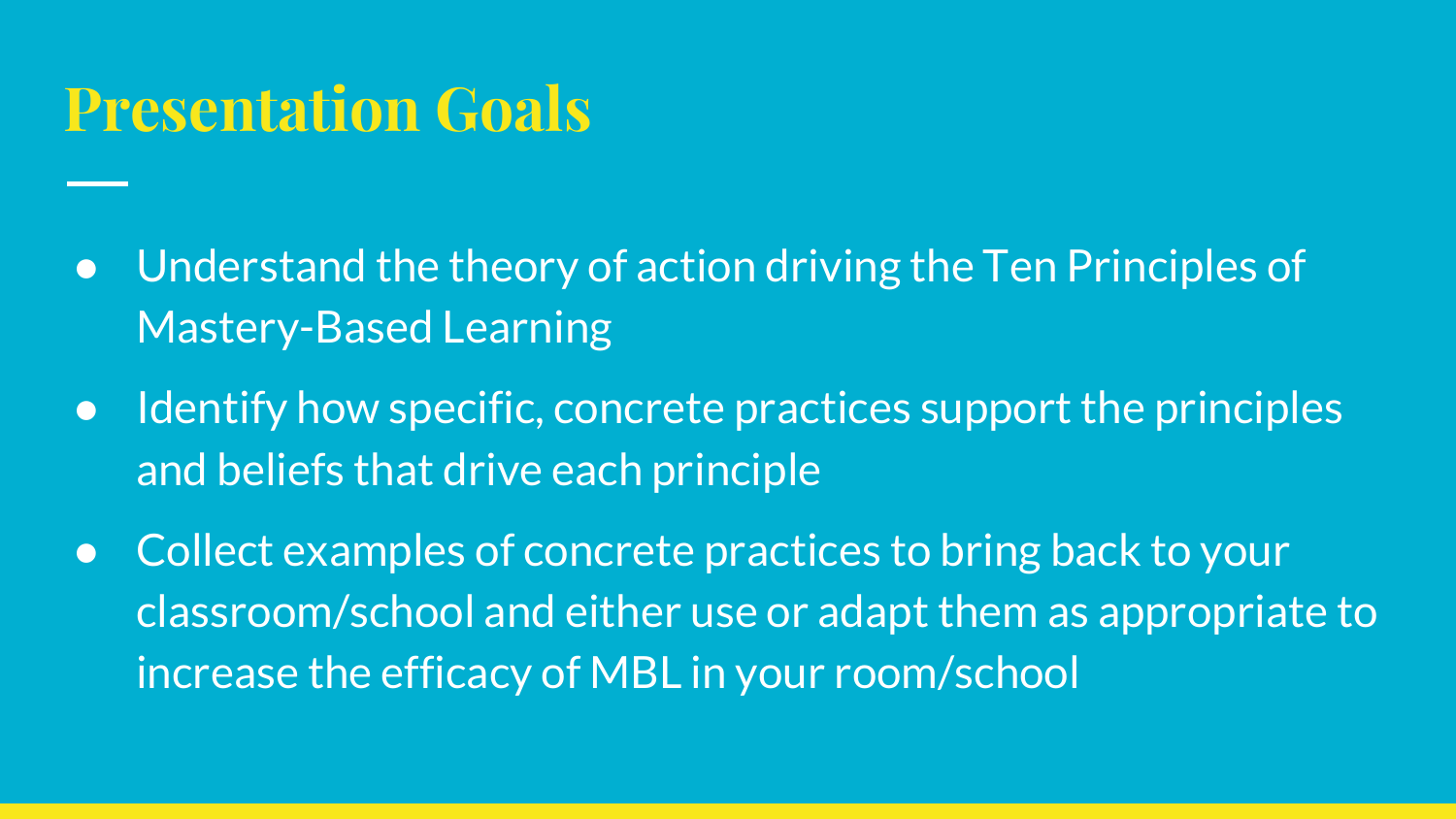## **What is Theory of Action?**

- "ToA…directs our behavior in any situation" (qtd. Moss and Brookhart, 2012 from Argyris & Schon, 1974)
- Begin with beliefs (Ten Principles) that drive the change to an effective Mastery-Based classroom
- Is based on specific and concrete strategies and outcomes stated as "If…then" statements
- Is results-oriented
- Inputs: who are the "players" and what do they need or need to create
- Se[e Here](http://www.seachangecop.org/sites/default/files/documents/2012%2011%20Theory-of-Action-Facilitation-Guide.pdf) for a more in depth understanding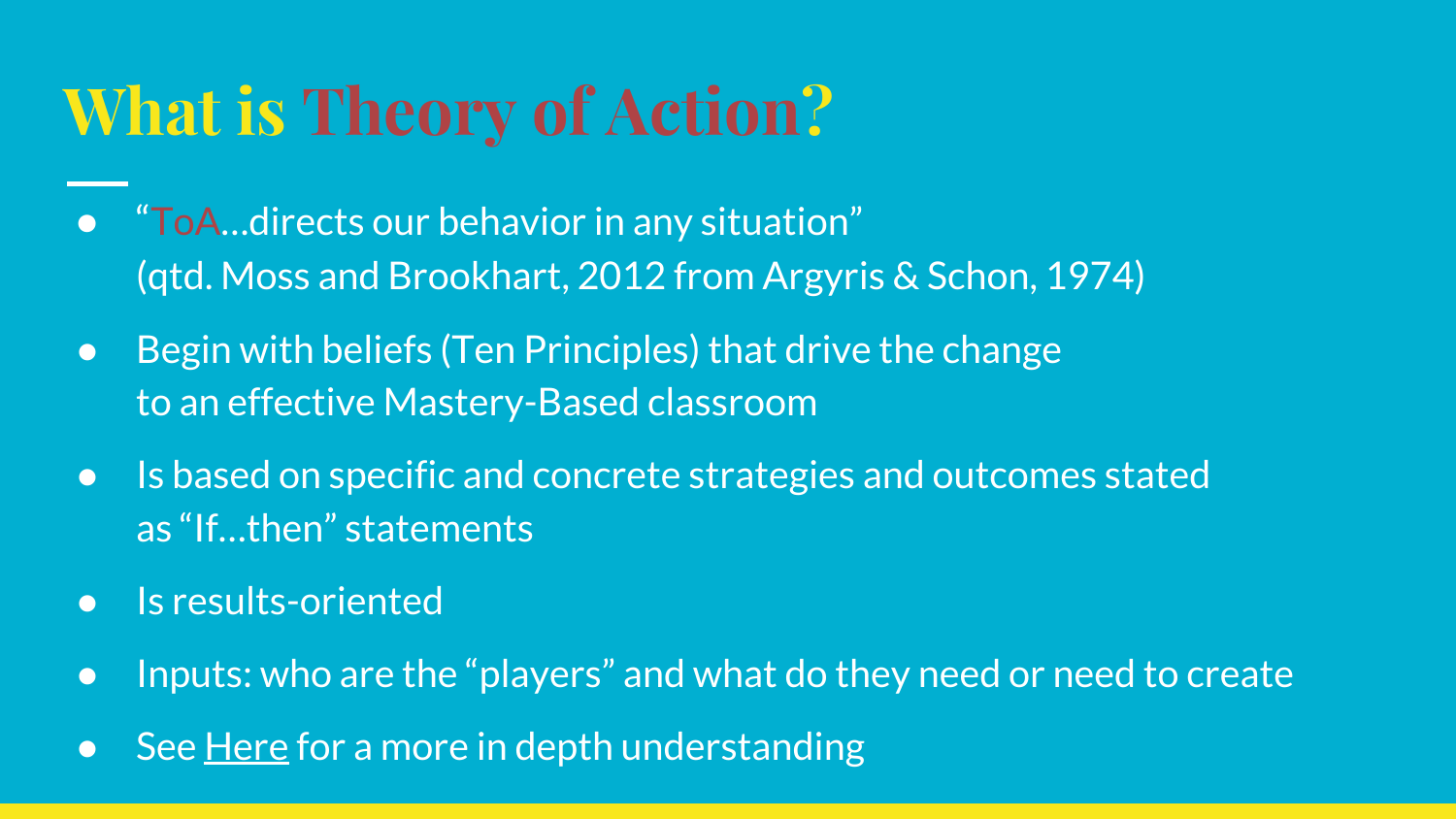## **Why is ToA Essential to be successful?**

- Teachers understand the practice more deeply and will more likely use it with fidelity
- Teachers can explain to students why they need to do "x, y, and z," allowing students to more deeply understand how the practice/work fits into learning
- School leaders understand that the practice may look differently in every classroom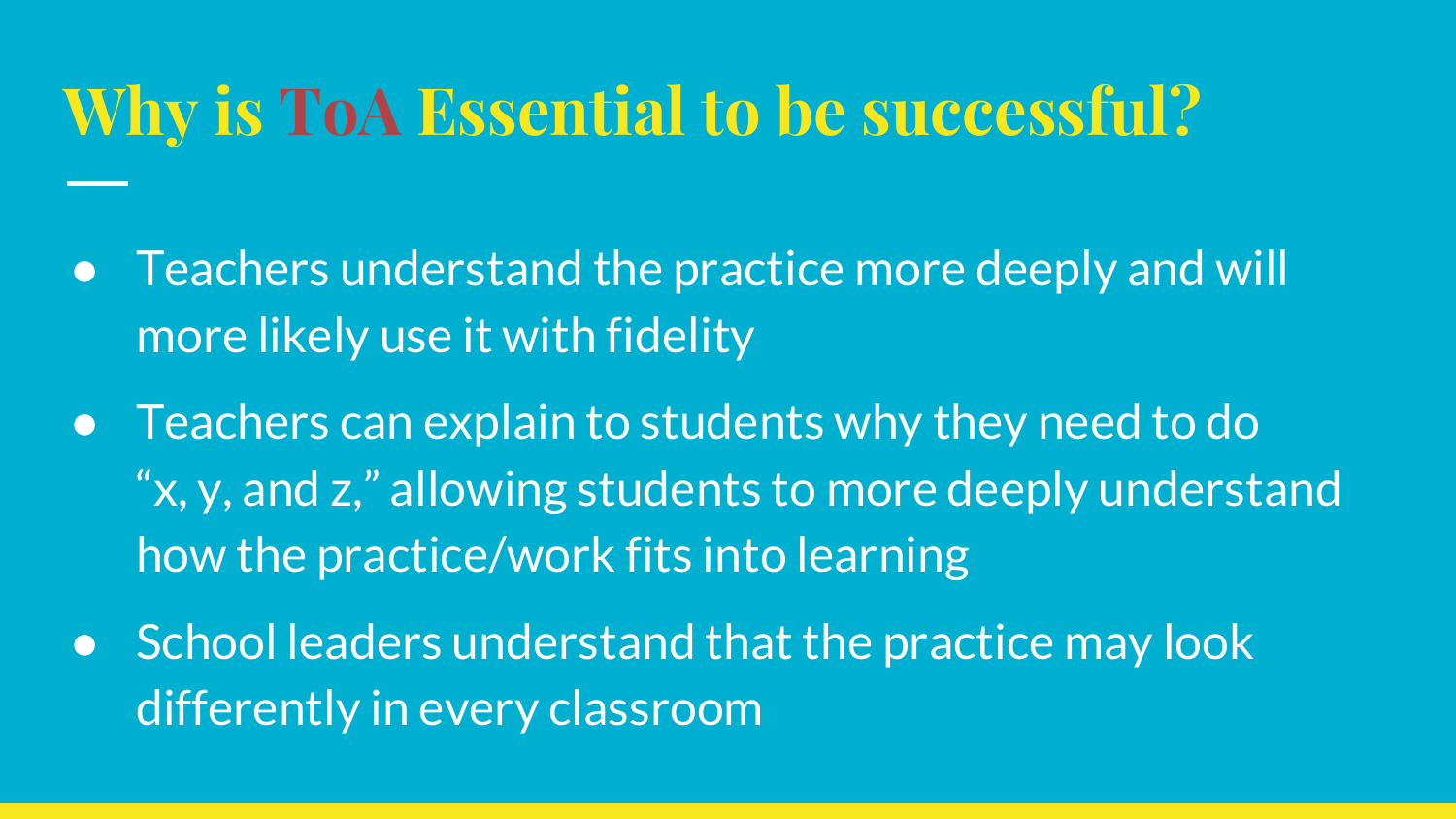#### **Small Group Protocol Overview**

- Step 1: Analyze the assigned principle and reason out the underlying belief that is driving the principle
- Step 2: Analyze sample artifacts that teachers use that support this principle, and identify measurement
- o Step 3: Participate in a Gallery Walk of all the principles to gain more information about all of them
- Step 4: Debrief about the process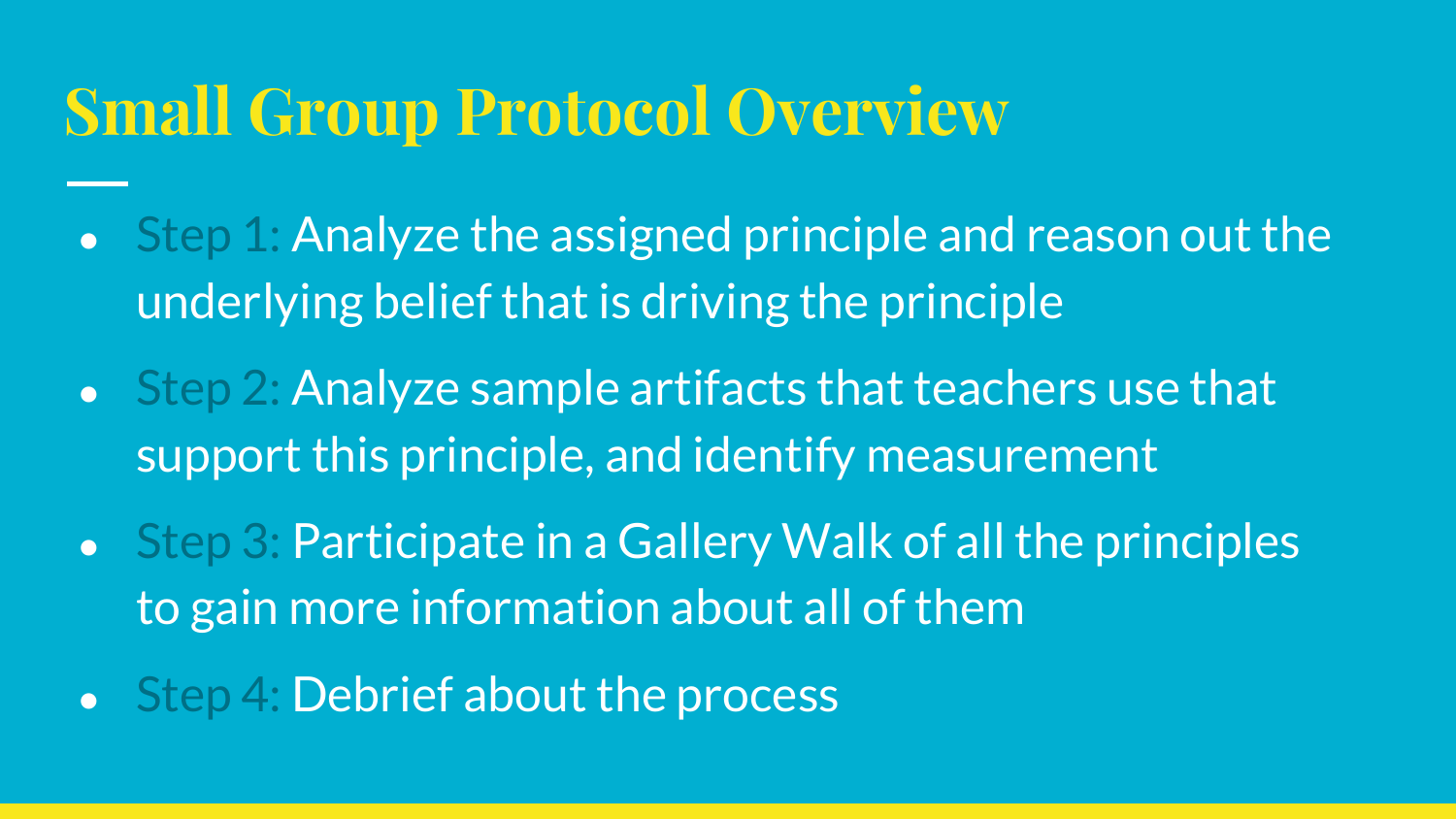# **Step One**

Analyze the assigned principle and reason out the underlying belief that is driving the principle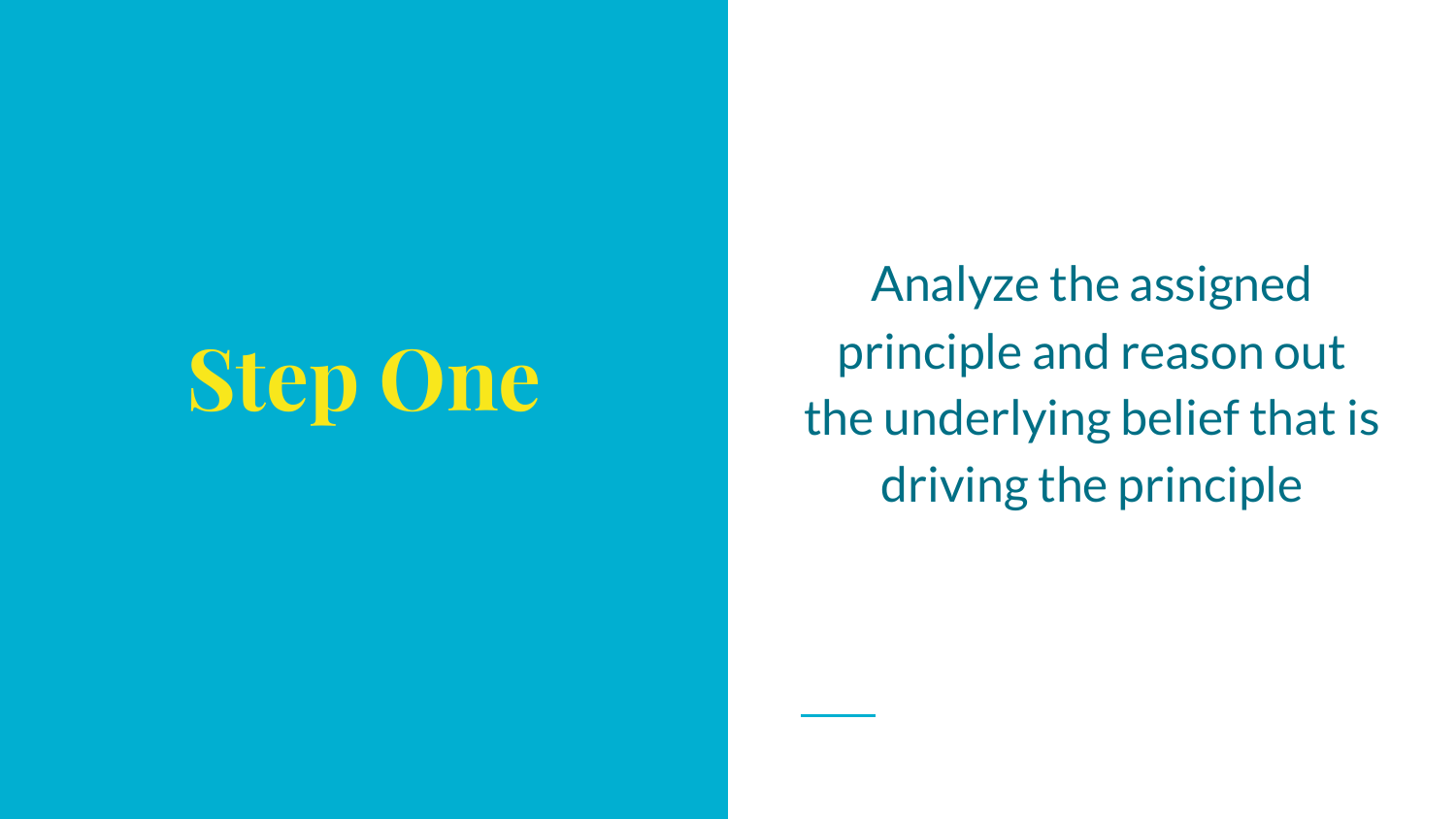# **Step Two**

Analyze sample artifacts that teachers use that support this principle, and identify measurement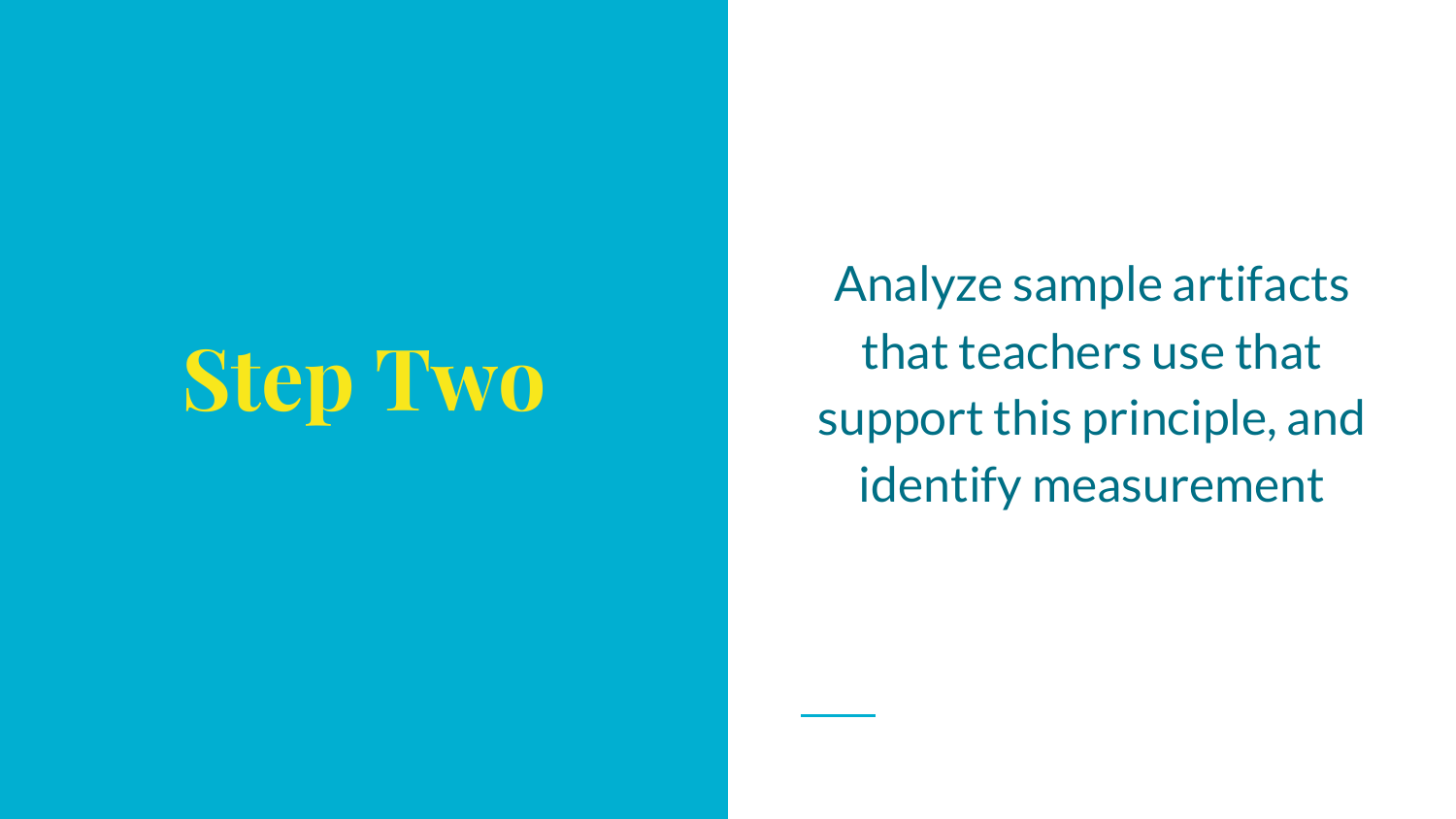# **Step Three**

#### Gallery Walk

- 1. As a group, move to the principle that follows yours. For example, if you analyzed principle 3, begin with principle 4. Principle 10 will begin with 1.
- 2. As you move, write on the chart paper any suggestions to add to either the concrete practice or the type of measurement teachers can use to see if the practice is effective.
- 3. Feel free to take pictures of the analyzed principle and sample practices.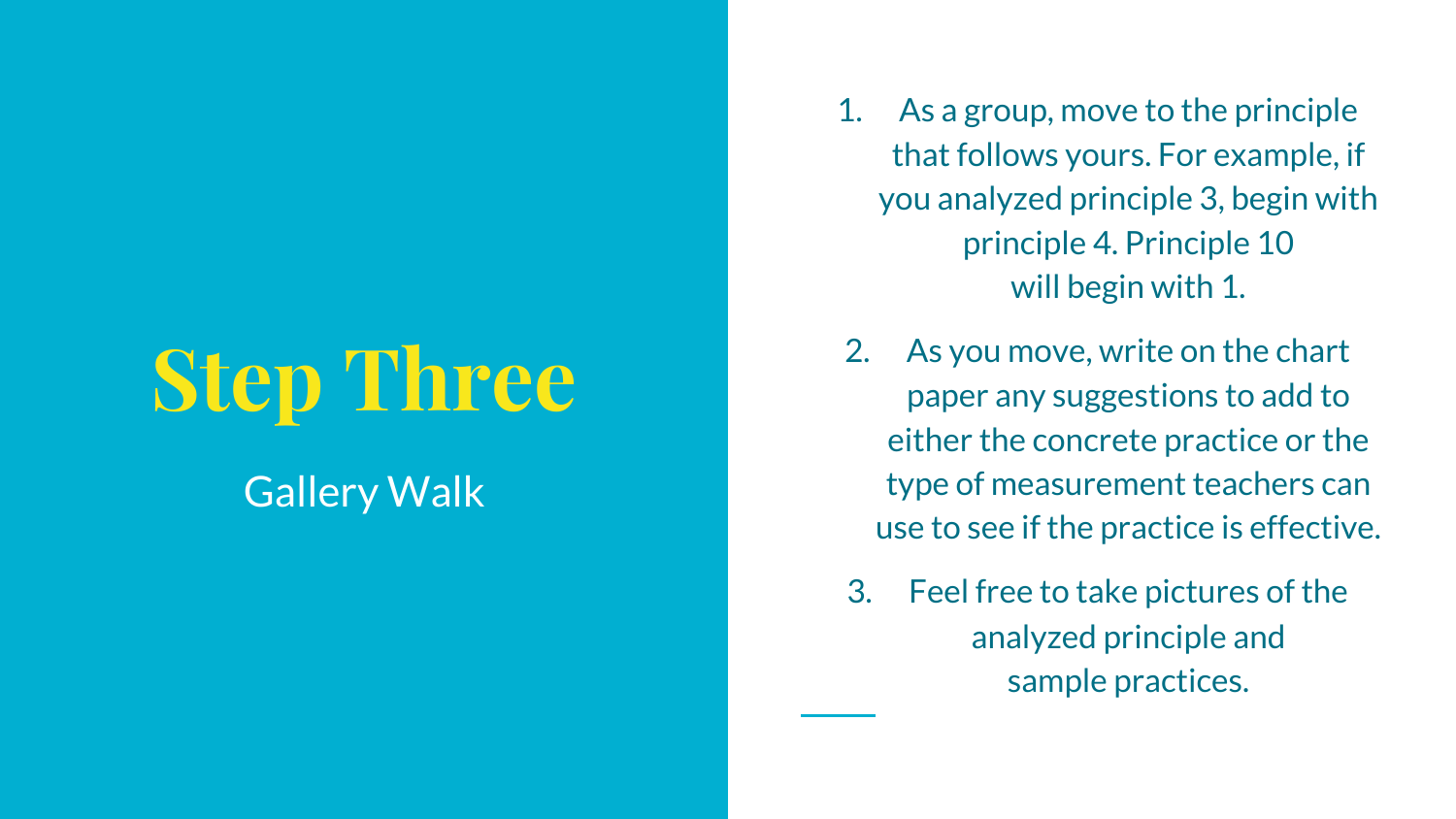# **Step Four Debrief**

What was effective about this process?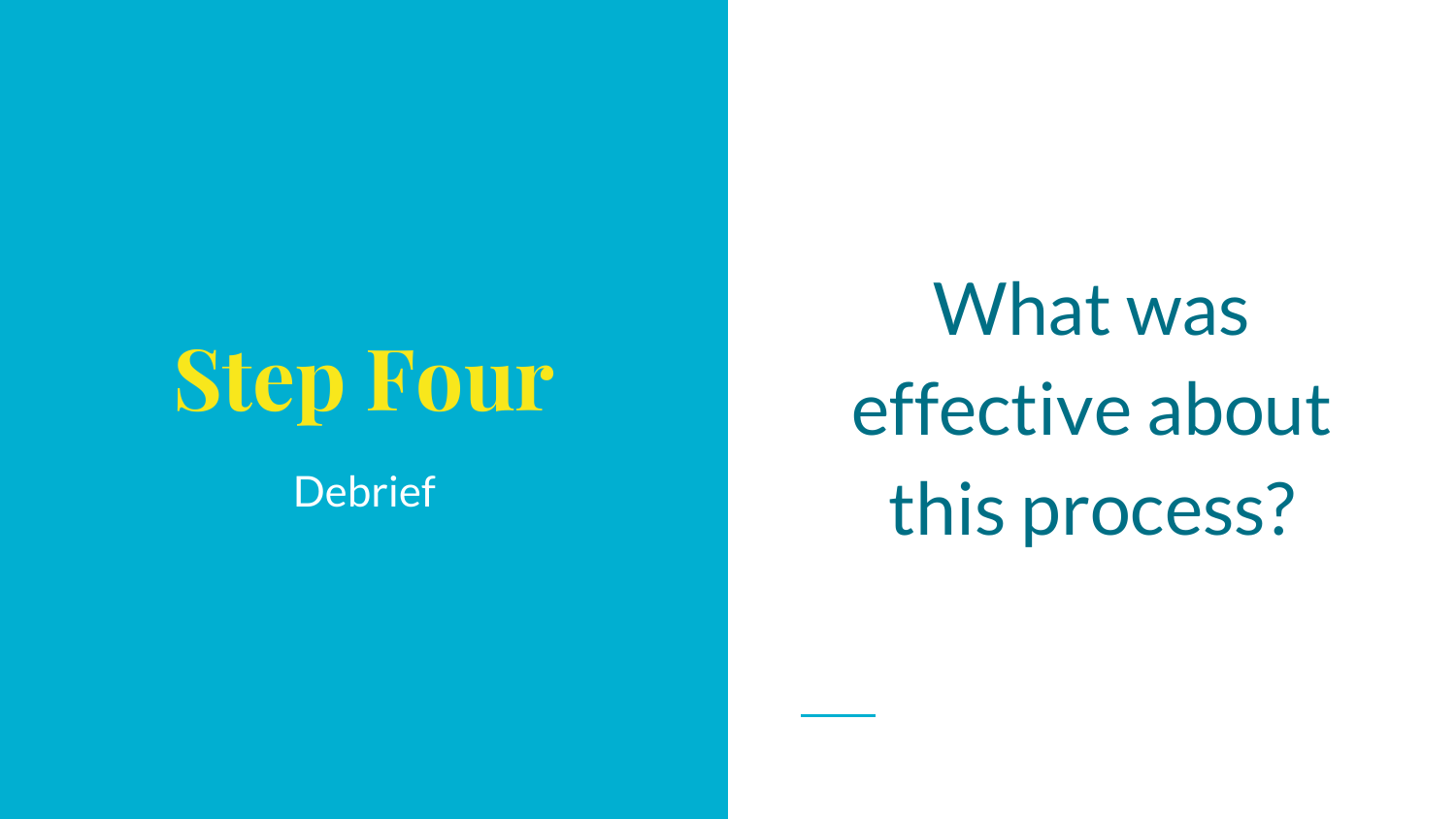# **From Principles to Practice**